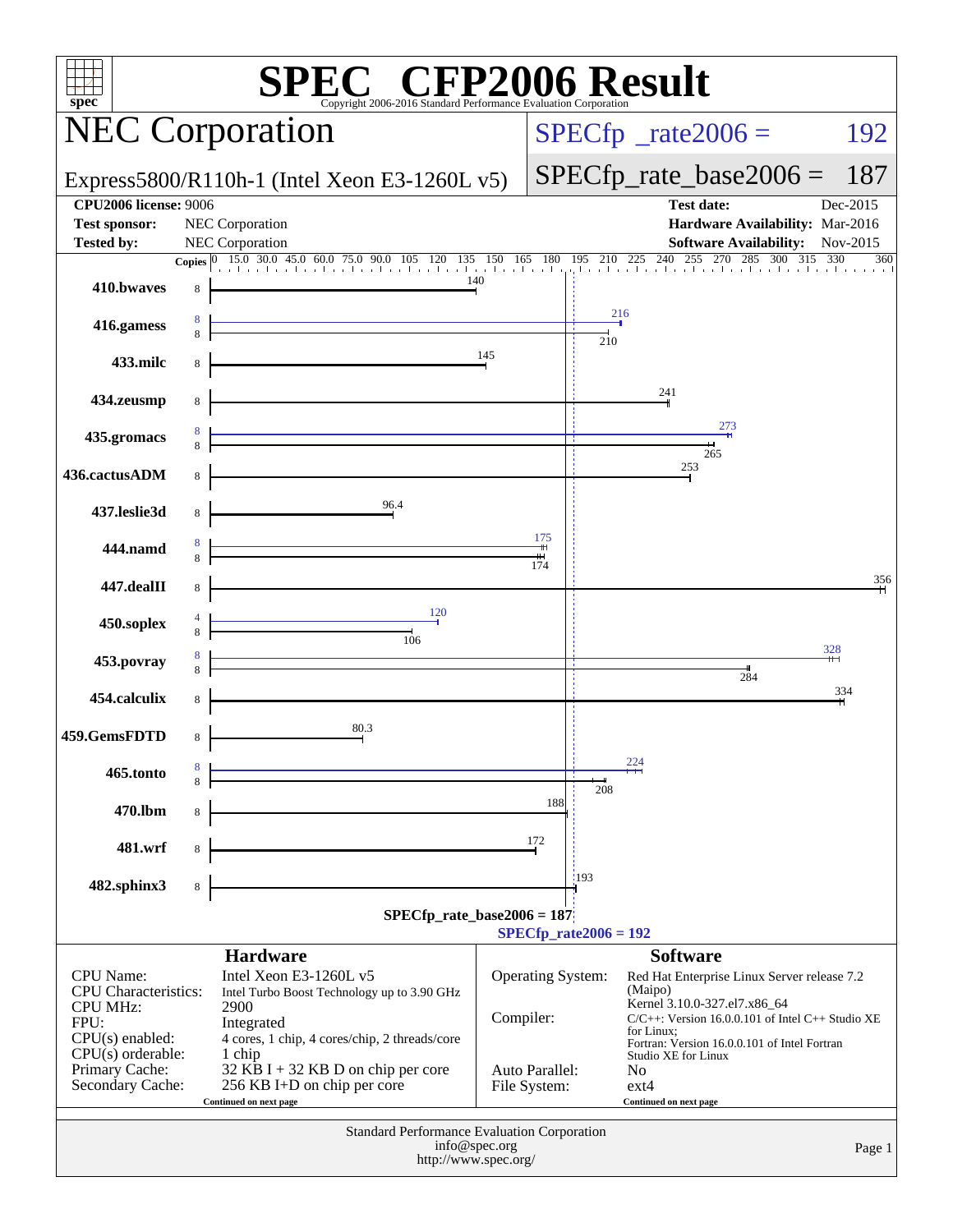

# NEC Corporation

### $SPECTp_rate2006 = 192$

Express5800/R110h-1 (Intel Xeon E3-1260L v5)

[SPECfp\\_rate\\_base2006 =](http://www.spec.org/auto/cpu2006/Docs/result-fields.html#SPECfpratebase2006) 187

| <b>CPU2006 license: 9006</b>                                               |                                                                                                             |                                                                                    | <b>Test date:</b>                                                | Dec-2015 |  |  |  |
|----------------------------------------------------------------------------|-------------------------------------------------------------------------------------------------------------|------------------------------------------------------------------------------------|------------------------------------------------------------------|----------|--|--|--|
| <b>Test sponsor:</b>                                                       | NEC Corporation                                                                                             |                                                                                    | Hardware Availability: Mar-2016                                  |          |  |  |  |
| <b>Tested by:</b>                                                          | NEC Corporation                                                                                             |                                                                                    | <b>Software Availability:</b>                                    | Nov-2015 |  |  |  |
| L3 Cache:<br>Other Cache:<br>Memory:<br>Disk Subsystem:<br>Other Hardware: | 8 MB I+D on chip per chip<br>None<br>16 GB (2 x 8 GB 2Rx8 PC4-2133P-E)<br>1 x 500 GB SATA, 7200 RPM<br>None | <b>System State:</b><br><b>Base Pointers:</b><br>Peak Pointers:<br>Other Software: | Run level 3 (multi-user)<br>$32/64$ -bit<br>$32/64$ -bit<br>None |          |  |  |  |

**[Results Table](http://www.spec.org/auto/cpu2006/Docs/result-fields.html#ResultsTable)**

| Results Table    |               |                                                                                                          |             |                |       |                |              |                |                |              |                |              |                |              |
|------------------|---------------|----------------------------------------------------------------------------------------------------------|-------------|----------------|-------|----------------|--------------|----------------|----------------|--------------|----------------|--------------|----------------|--------------|
|                  |               |                                                                                                          | <b>Base</b> |                |       | <b>Peak</b>    |              |                |                |              |                |              |                |              |
| <b>Benchmark</b> | <b>Copies</b> | <b>Seconds</b>                                                                                           | Ratio       | <b>Seconds</b> | Ratio | <b>Seconds</b> | <b>Ratio</b> | <b>Copies</b>  | <b>Seconds</b> | <b>Ratio</b> | <b>Seconds</b> | <b>Ratio</b> | <b>Seconds</b> | <b>Ratio</b> |
| 410.bwayes       |               | 776                                                                                                      | 140         | 777            | 140   | 777            | 140          | 8              | 776            | 140          | 777            | 140          | 777            | <b>140</b>   |
| 416.gamess       | 8             | 746                                                                                                      | 210         | 746            | 210   | 746            | 210          | 8              | 725            | 216          | 722            | 217          | 724            | 216          |
| 433.milc         |               | 505                                                                                                      | 145         | 505            | 145   | 505            | 145          | 8              | 505            | 145          | 505            | 145          | 505            | <u>145</u>   |
| 434.zeusmp       | 8             | 302                                                                                                      | 241         | 302            | 241   | 301            | 242          | 8              | 302            | 241          | 302            | 241          | 301            | 242          |
| 435.gromacs      | 8             | 215                                                                                                      | 266         | 217            | 263   | 215            | 265          | 8              | 209            | 273          | 208            | 275          | 209            | 273          |
| 436.cactusADM    | 8             | 378                                                                                                      | 253         | 378            | 253   | 378            | 253          | 8              | 378            | 253          | 378            | 253          | 378            | 253          |
| 437.leslie3d     | 8             | 780                                                                                                      | 96.4        | 782            | 96.2  | 780            | 96.4         | 8              | 780            | 96.4         | 782            | 96.2         | 780            | 96.4         |
| 444.namd         | 8             | 369                                                                                                      | 174         | 371            | 173   | 364            | 176          | 8              | 367            | 175          | 366            | 175          | 361            | 177          |
| 447.dealII       | 8             | 257                                                                                                      | 356         | 259            | 353   | 257            | 356          | 8              | 257            | 356          | 259            | 353          | 257            | 356          |
| 450.soplex       | 8             | 627                                                                                                      | 106         | 627            | 106   | 627            | 106          | Δ              | 278            | 120          | 279            | 120          | 277            | 120          |
| 453.povray       | 8             | 150                                                                                                      | 283         | 150            | 284   | 150            | 284          | 8              | 130            | 327          | 130            | 328          | 128            | 331          |
| 454.calculix     | 8             | 197                                                                                                      | 334         | 198            | 334   | 199            | 332          | 8              | 197            | 334          | 198            | 334          | 199            | 332          |
| 459.GemsFDTD     | 8             | 1056                                                                                                     | 80.4        | 1057           | 80.3  | 1057           | 80.3         | 8              | 1056           | 80.4         | 1057           | 80.3         | 1057           | 80.3         |
| $465$ .tonto     | 8             | 390                                                                                                      | 202         | 379            | 208   | 378            | 208          | $\overline{8}$ | 346            | 228          | 351            | 224          | 358            | 220          |
| 470.1bm          | 8             | 584                                                                                                      | 188         | 584            | 188   | 584            | 188          | 8              | 584            | 188          | 584            | 188          | 584            | 188          |
| 481.wrf          | 8             | 521                                                                                                      | 172         | 520            | 172   | 520            | 172          | 8              | 521            | 172          | 520            | 172          | 520            | <u>172</u>   |
| 482.sphinx3      | 8             | 809                                                                                                      | 193         | 810            | 192   | 807            | 193          | $\overline{8}$ | 809            | 193          | 810            | 192          | 807            | 193          |
|                  |               | Results appear in the order in which they were run. Bold underlined text indicates a median measurement. |             |                |       |                |              |                |                |              |                |              |                |              |

#### **[Submit Notes](http://www.spec.org/auto/cpu2006/Docs/result-fields.html#SubmitNotes)**

 The taskset mechanism was used to bind copies to processors. The config file option 'submit' was used to generate taskset commands to bind each copy to a specific processor. For details, please see the config file.

#### **[Operating System Notes](http://www.spec.org/auto/cpu2006/Docs/result-fields.html#OperatingSystemNotes)**

Stack size set to unlimited using "ulimit -s unlimited"

#### **[Platform Notes](http://www.spec.org/auto/cpu2006/Docs/result-fields.html#PlatformNotes)**

 BIOS Settings: Power Management Policy: Custom Energy Performance: Performance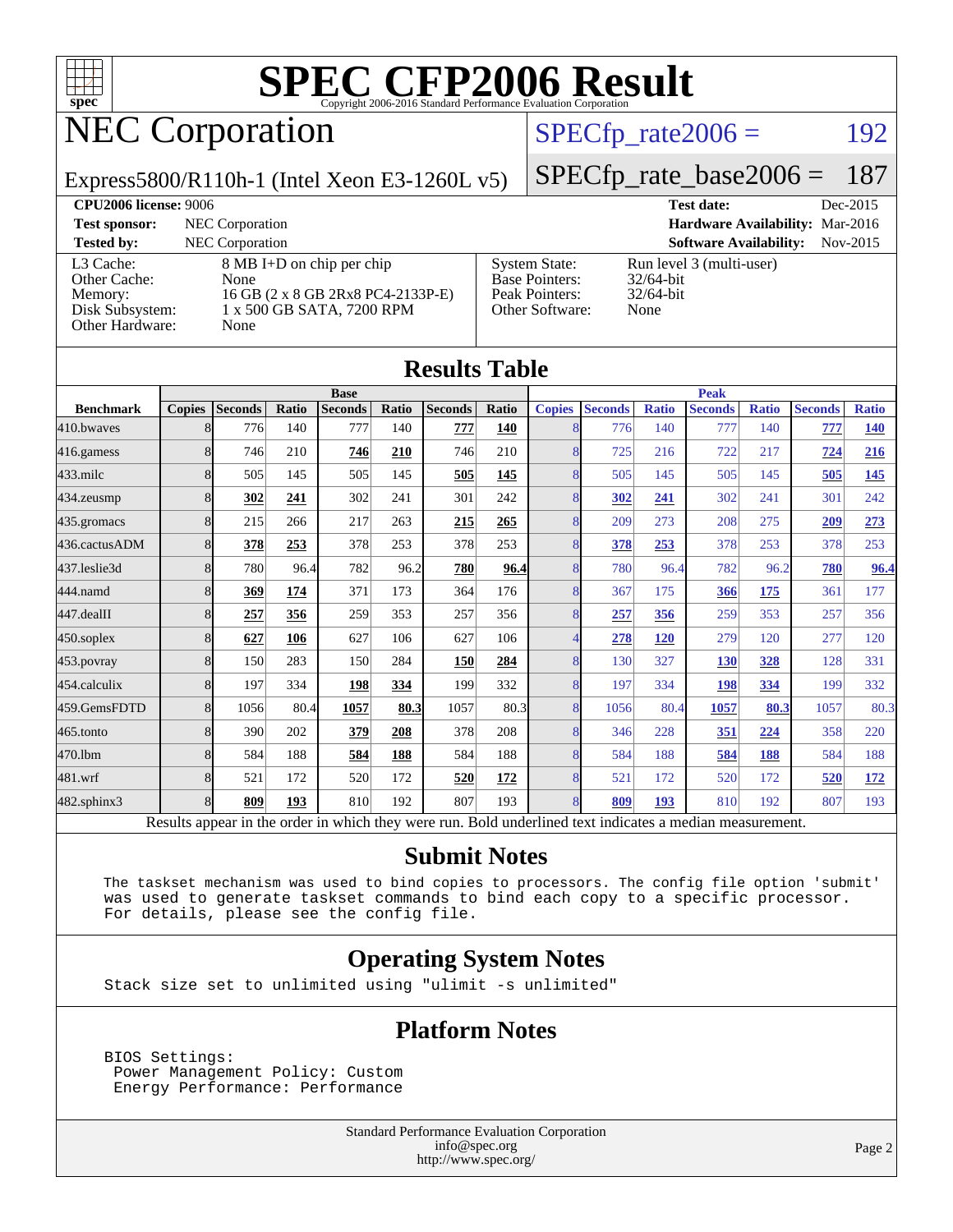

## NEC Corporation

 $SPECTp_rate2006 = 192$ 

Express5800/R110h-1 (Intel Xeon E3-1260L v5)

[SPECfp\\_rate\\_base2006 =](http://www.spec.org/auto/cpu2006/Docs/result-fields.html#SPECfpratebase2006) 187

**[Test sponsor:](http://www.spec.org/auto/cpu2006/Docs/result-fields.html#Testsponsor)** NEC Corporation **[Hardware Availability:](http://www.spec.org/auto/cpu2006/Docs/result-fields.html#HardwareAvailability)** Mar-2016

**[CPU2006 license:](http://www.spec.org/auto/cpu2006/Docs/result-fields.html#CPU2006license)** 9006 **[Test date:](http://www.spec.org/auto/cpu2006/Docs/result-fields.html#Testdate)** Dec-2015 **[Tested by:](http://www.spec.org/auto/cpu2006/Docs/result-fields.html#Testedby)** NEC Corporation **[Software Availability:](http://www.spec.org/auto/cpu2006/Docs/result-fields.html#SoftwareAvailability)** Nov-2015

#### **[General Notes](http://www.spec.org/auto/cpu2006/Docs/result-fields.html#GeneralNotes)**

Environment variables set by runspec before the start of the run: LD LIBRARY PATH = "/home/cpu2006/libs/32:/home/cpu2006/libs/64:/home/cpu2006/sh"

 Binaries compiled on a system with 1x Intel Core i5-4670K CPU + 32GB memory using RedHat EL 7.1 Transparent Huge Pages enabled with: echo always > /sys/kernel/mm/transparent\_hugepage/enabled

### **[Base Compiler Invocation](http://www.spec.org/auto/cpu2006/Docs/result-fields.html#BaseCompilerInvocation)**

[C benchmarks](http://www.spec.org/auto/cpu2006/Docs/result-fields.html#Cbenchmarks): [icc -m64](http://www.spec.org/cpu2006/results/res2016q1/cpu2006-20160125-38810.flags.html#user_CCbase_intel_icc_64bit_0b7121f5ab7cfabee23d88897260401c)

[C++ benchmarks:](http://www.spec.org/auto/cpu2006/Docs/result-fields.html#CXXbenchmarks) [icpc -m64](http://www.spec.org/cpu2006/results/res2016q1/cpu2006-20160125-38810.flags.html#user_CXXbase_intel_icpc_64bit_bedb90c1146cab66620883ef4f41a67e)

[Fortran benchmarks](http://www.spec.org/auto/cpu2006/Docs/result-fields.html#Fortranbenchmarks): [ifort -m64](http://www.spec.org/cpu2006/results/res2016q1/cpu2006-20160125-38810.flags.html#user_FCbase_intel_ifort_64bit_ee9d0fb25645d0210d97eb0527dcc06e)

[Benchmarks using both Fortran and C](http://www.spec.org/auto/cpu2006/Docs/result-fields.html#BenchmarksusingbothFortranandC): [icc -m64](http://www.spec.org/cpu2006/results/res2016q1/cpu2006-20160125-38810.flags.html#user_CC_FCbase_intel_icc_64bit_0b7121f5ab7cfabee23d88897260401c) [ifort -m64](http://www.spec.org/cpu2006/results/res2016q1/cpu2006-20160125-38810.flags.html#user_CC_FCbase_intel_ifort_64bit_ee9d0fb25645d0210d97eb0527dcc06e)

### **[Base Portability Flags](http://www.spec.org/auto/cpu2006/Docs/result-fields.html#BasePortabilityFlags)**

| 410.bwaves: -DSPEC CPU LP64                              |                                                                |
|----------------------------------------------------------|----------------------------------------------------------------|
| 416.gamess: -DSPEC_CPU_LP64<br>433.milc: -DSPEC CPU LP64 |                                                                |
| 434.zeusmp: - DSPEC_CPU_LP64                             |                                                                |
| 435.gromacs: -DSPEC_CPU_LP64 -nofor_main                 |                                                                |
| 436.cactusADM: - DSPEC CPU LP64 - nofor main             |                                                                |
| 437.leslie3d: -DSPEC CPU LP64                            |                                                                |
| 444.namd: -DSPEC CPU LP64                                |                                                                |
| 447.dealII: -DSPEC CPU LP64                              |                                                                |
| 450.soplex: -DSPEC_CPU_LP64                              |                                                                |
| 453.povray: -DSPEC_CPU_LP64                              |                                                                |
| 454.calculix: -DSPEC CPU LP64 -nofor main                |                                                                |
| 459.GemsFDTD: -DSPEC CPU LP64                            |                                                                |
| 465.tonto: - DSPEC CPU LP64                              |                                                                |
| 470.1bm: - DSPEC CPU LP64                                |                                                                |
|                                                          | 481.wrf: -DSPEC CPU_LP64 -DSPEC_CPU_CASE_FLAG -DSPEC_CPU_LINUX |
| 482.sphinx3: -DSPEC_CPU_LP64                             |                                                                |
|                                                          |                                                                |

### **[Base Optimization Flags](http://www.spec.org/auto/cpu2006/Docs/result-fields.html#BaseOptimizationFlags)**

[C benchmarks](http://www.spec.org/auto/cpu2006/Docs/result-fields.html#Cbenchmarks):

[-xCORE-AVX2](http://www.spec.org/cpu2006/results/res2016q1/cpu2006-20160125-38810.flags.html#user_CCbase_f-xAVX2_5f5fc0cbe2c9f62c816d3e45806c70d7) [-ipo](http://www.spec.org/cpu2006/results/res2016q1/cpu2006-20160125-38810.flags.html#user_CCbase_f-ipo) [-O3](http://www.spec.org/cpu2006/results/res2016q1/cpu2006-20160125-38810.flags.html#user_CCbase_f-O3) [-no-prec-div](http://www.spec.org/cpu2006/results/res2016q1/cpu2006-20160125-38810.flags.html#user_CCbase_f-no-prec-div) [-opt-prefetch](http://www.spec.org/cpu2006/results/res2016q1/cpu2006-20160125-38810.flags.html#user_CCbase_f-opt-prefetch) [-auto-p32](http://www.spec.org/cpu2006/results/res2016q1/cpu2006-20160125-38810.flags.html#user_CCbase_f-auto-p32) [-ansi-alias](http://www.spec.org/cpu2006/results/res2016q1/cpu2006-20160125-38810.flags.html#user_CCbase_f-ansi-alias) [-opt-mem-layout-trans=3](http://www.spec.org/cpu2006/results/res2016q1/cpu2006-20160125-38810.flags.html#user_CCbase_f-opt-mem-layout-trans_a7b82ad4bd7abf52556d4961a2ae94d5) Continued on next page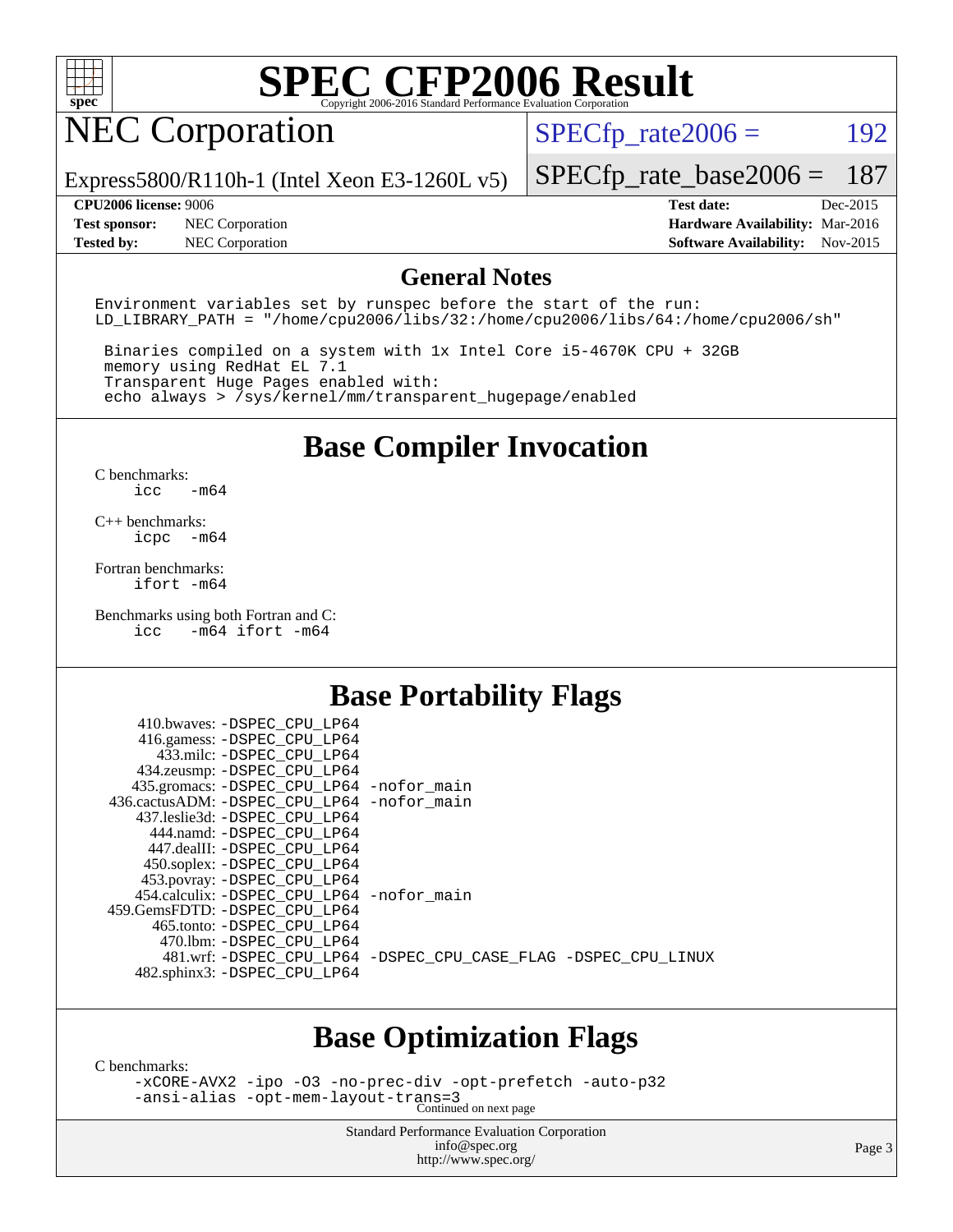

NEC Corporation

 $SPECTp_rate2006 = 192$ 

Express5800/R110h-1 (Intel Xeon E3-1260L v5)

[SPECfp\\_rate\\_base2006 =](http://www.spec.org/auto/cpu2006/Docs/result-fields.html#SPECfpratebase2006) 187

**[Test sponsor:](http://www.spec.org/auto/cpu2006/Docs/result-fields.html#Testsponsor)** NEC Corporation **[Hardware Availability:](http://www.spec.org/auto/cpu2006/Docs/result-fields.html#HardwareAvailability)** Mar-2016 **[Tested by:](http://www.spec.org/auto/cpu2006/Docs/result-fields.html#Testedby)** NEC Corporation **[Software Availability:](http://www.spec.org/auto/cpu2006/Docs/result-fields.html#SoftwareAvailability)** Nov-2015

**[CPU2006 license:](http://www.spec.org/auto/cpu2006/Docs/result-fields.html#CPU2006license)** 9006 **[Test date:](http://www.spec.org/auto/cpu2006/Docs/result-fields.html#Testdate)** Dec-2015

### **[Base Optimization Flags \(Continued\)](http://www.spec.org/auto/cpu2006/Docs/result-fields.html#BaseOptimizationFlags)**

[C++ benchmarks:](http://www.spec.org/auto/cpu2006/Docs/result-fields.html#CXXbenchmarks)

[-xCORE-AVX2](http://www.spec.org/cpu2006/results/res2016q1/cpu2006-20160125-38810.flags.html#user_CXXbase_f-xAVX2_5f5fc0cbe2c9f62c816d3e45806c70d7) [-ipo](http://www.spec.org/cpu2006/results/res2016q1/cpu2006-20160125-38810.flags.html#user_CXXbase_f-ipo) [-O3](http://www.spec.org/cpu2006/results/res2016q1/cpu2006-20160125-38810.flags.html#user_CXXbase_f-O3) [-no-prec-div](http://www.spec.org/cpu2006/results/res2016q1/cpu2006-20160125-38810.flags.html#user_CXXbase_f-no-prec-div) [-opt-prefetch](http://www.spec.org/cpu2006/results/res2016q1/cpu2006-20160125-38810.flags.html#user_CXXbase_f-opt-prefetch) [-auto-p32](http://www.spec.org/cpu2006/results/res2016q1/cpu2006-20160125-38810.flags.html#user_CXXbase_f-auto-p32) [-ansi-alias](http://www.spec.org/cpu2006/results/res2016q1/cpu2006-20160125-38810.flags.html#user_CXXbase_f-ansi-alias) [-opt-mem-layout-trans=3](http://www.spec.org/cpu2006/results/res2016q1/cpu2006-20160125-38810.flags.html#user_CXXbase_f-opt-mem-layout-trans_a7b82ad4bd7abf52556d4961a2ae94d5)

[Fortran benchmarks](http://www.spec.org/auto/cpu2006/Docs/result-fields.html#Fortranbenchmarks):

[-xCORE-AVX2](http://www.spec.org/cpu2006/results/res2016q1/cpu2006-20160125-38810.flags.html#user_FCbase_f-xAVX2_5f5fc0cbe2c9f62c816d3e45806c70d7) [-ipo](http://www.spec.org/cpu2006/results/res2016q1/cpu2006-20160125-38810.flags.html#user_FCbase_f-ipo) [-O3](http://www.spec.org/cpu2006/results/res2016q1/cpu2006-20160125-38810.flags.html#user_FCbase_f-O3) [-no-prec-div](http://www.spec.org/cpu2006/results/res2016q1/cpu2006-20160125-38810.flags.html#user_FCbase_f-no-prec-div) [-opt-prefetch](http://www.spec.org/cpu2006/results/res2016q1/cpu2006-20160125-38810.flags.html#user_FCbase_f-opt-prefetch)

[Benchmarks using both Fortran and C](http://www.spec.org/auto/cpu2006/Docs/result-fields.html#BenchmarksusingbothFortranandC):

[-xCORE-AVX2](http://www.spec.org/cpu2006/results/res2016q1/cpu2006-20160125-38810.flags.html#user_CC_FCbase_f-xAVX2_5f5fc0cbe2c9f62c816d3e45806c70d7) [-ipo](http://www.spec.org/cpu2006/results/res2016q1/cpu2006-20160125-38810.flags.html#user_CC_FCbase_f-ipo) [-O3](http://www.spec.org/cpu2006/results/res2016q1/cpu2006-20160125-38810.flags.html#user_CC_FCbase_f-O3) [-no-prec-div](http://www.spec.org/cpu2006/results/res2016q1/cpu2006-20160125-38810.flags.html#user_CC_FCbase_f-no-prec-div) [-opt-prefetch](http://www.spec.org/cpu2006/results/res2016q1/cpu2006-20160125-38810.flags.html#user_CC_FCbase_f-opt-prefetch) [-auto-p32](http://www.spec.org/cpu2006/results/res2016q1/cpu2006-20160125-38810.flags.html#user_CC_FCbase_f-auto-p32) [-ansi-alias](http://www.spec.org/cpu2006/results/res2016q1/cpu2006-20160125-38810.flags.html#user_CC_FCbase_f-ansi-alias) [-opt-mem-layout-trans=3](http://www.spec.org/cpu2006/results/res2016q1/cpu2006-20160125-38810.flags.html#user_CC_FCbase_f-opt-mem-layout-trans_a7b82ad4bd7abf52556d4961a2ae94d5)

### **[Peak Compiler Invocation](http://www.spec.org/auto/cpu2006/Docs/result-fields.html#PeakCompilerInvocation)**

[C benchmarks](http://www.spec.org/auto/cpu2006/Docs/result-fields.html#Cbenchmarks):  $\text{icc}$  -m64

[C++ benchmarks \(except as noted below\):](http://www.spec.org/auto/cpu2006/Docs/result-fields.html#CXXbenchmarksexceptasnotedbelow) [icpc -m64](http://www.spec.org/cpu2006/results/res2016q1/cpu2006-20160125-38810.flags.html#user_CXXpeak_intel_icpc_64bit_bedb90c1146cab66620883ef4f41a67e)

450.soplex: [icpc -m32 -L/opt/intel/compilers\\_and\\_libraries\\_2016/linux/compiler/lib/ia32\\_lin](http://www.spec.org/cpu2006/results/res2016q1/cpu2006-20160125-38810.flags.html#user_peakCXXLD450_soplex_intel_icpc_b4f50a394bdb4597aa5879c16bc3f5c5)

[Fortran benchmarks](http://www.spec.org/auto/cpu2006/Docs/result-fields.html#Fortranbenchmarks): [ifort -m64](http://www.spec.org/cpu2006/results/res2016q1/cpu2006-20160125-38810.flags.html#user_FCpeak_intel_ifort_64bit_ee9d0fb25645d0210d97eb0527dcc06e)

[Benchmarks using both Fortran and C](http://www.spec.org/auto/cpu2006/Docs/result-fields.html#BenchmarksusingbothFortranandC):<br>icc -m64 ifort -m64  $-m64$  ifort  $-m64$ 

### **[Peak Portability Flags](http://www.spec.org/auto/cpu2006/Docs/result-fields.html#PeakPortabilityFlags)**

| 410.bwaves: -DSPEC CPU LP64                |
|--------------------------------------------|
| 416.gamess: -DSPEC_CPU_LP64                |
| 433.milc: -DSPEC CPU LP64                  |
| 434.zeusmp: -DSPEC_CPU_LP64                |
| 435.gromacs: -DSPEC_CPU_LP64 -nofor_main   |
| 436.cactusADM: -DSPEC_CPU_LP64 -nofor_main |
| 437.leslie3d: -DSPEC CPU LP64              |
| 444.namd: -DSPEC CPU LP64                  |
| 447.dealII: -DSPEC_CPU_LP64                |
| 450.soplex: -D_FILE_OFFSET_BITS=64         |
| 453.povray: -DSPEC_CPU_LP64                |
| 454.calculix: -DSPEC_CPU_LP64 -nofor_main  |
| 459.GemsFDTD: -DSPEC_CPU_LP64              |
| 465.tonto: - DSPEC CPU LP64                |

Continued on next page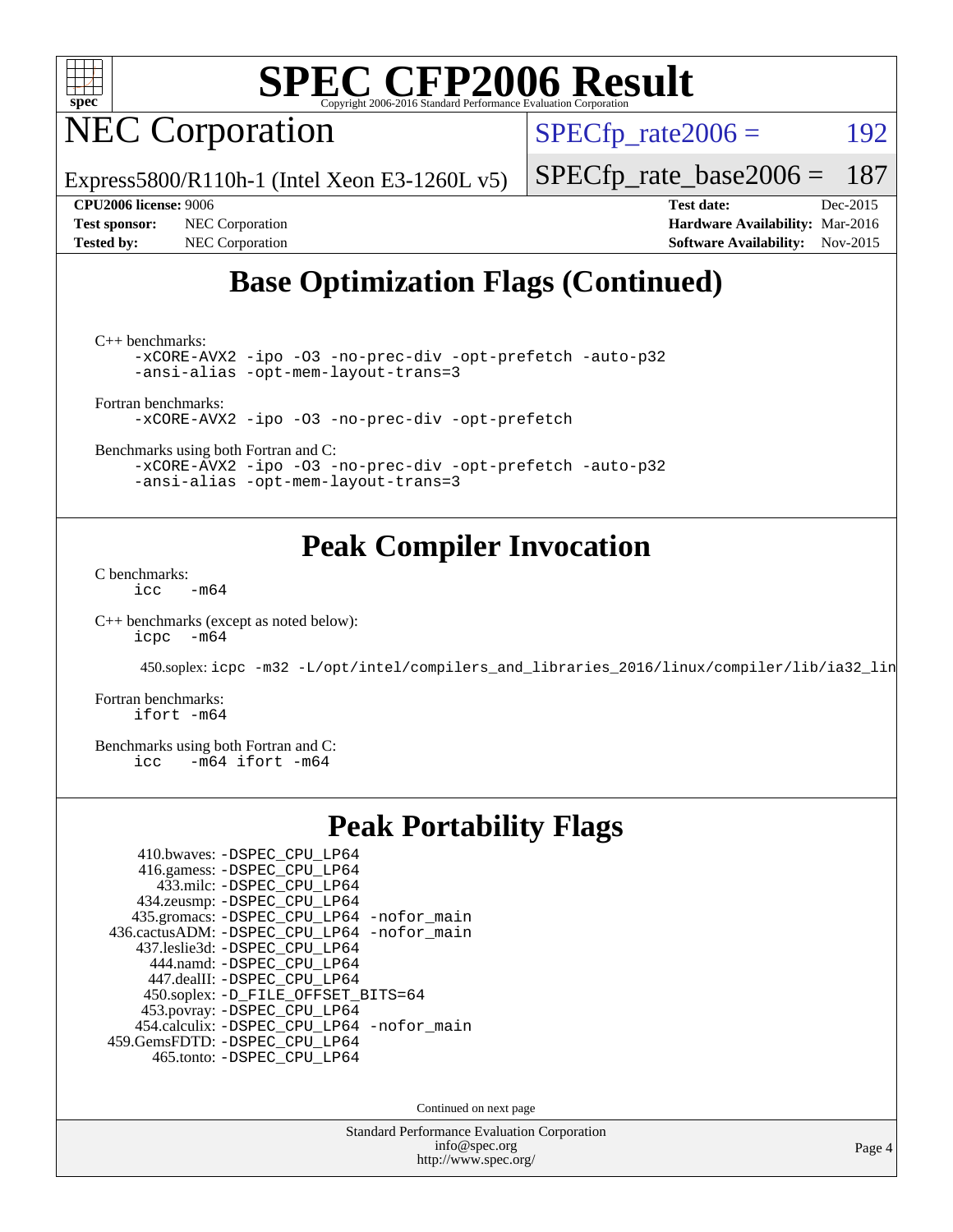

**NEC Corporation** 

 $SPECTp\_rate2006 = 192$ 

Express5800/R110h-1 (Intel Xeon E3-1260L v5)

[SPECfp\\_rate\\_base2006 =](http://www.spec.org/auto/cpu2006/Docs/result-fields.html#SPECfpratebase2006) 187

**[CPU2006 license:](http://www.spec.org/auto/cpu2006/Docs/result-fields.html#CPU2006license)** 9006 **[Test date:](http://www.spec.org/auto/cpu2006/Docs/result-fields.html#Testdate)** Dec-2015 **[Test sponsor:](http://www.spec.org/auto/cpu2006/Docs/result-fields.html#Testsponsor)** NEC Corporation **NEC Corporation [Hardware Availability:](http://www.spec.org/auto/cpu2006/Docs/result-fields.html#HardwareAvailability)** Mar-2016 **[Tested by:](http://www.spec.org/auto/cpu2006/Docs/result-fields.html#Testedby)** NEC Corporation **[Software Availability:](http://www.spec.org/auto/cpu2006/Docs/result-fields.html#SoftwareAvailability)** Nov-2015

### **[Peak Portability Flags \(Continued\)](http://www.spec.org/auto/cpu2006/Docs/result-fields.html#PeakPortabilityFlags)**

470.lbm: [-DSPEC\\_CPU\\_LP64](http://www.spec.org/cpu2006/results/res2016q1/cpu2006-20160125-38810.flags.html#suite_peakPORTABILITY470_lbm_DSPEC_CPU_LP64)

 481.wrf: [-DSPEC\\_CPU\\_LP64](http://www.spec.org/cpu2006/results/res2016q1/cpu2006-20160125-38810.flags.html#suite_peakPORTABILITY481_wrf_DSPEC_CPU_LP64) [-DSPEC\\_CPU\\_CASE\\_FLAG](http://www.spec.org/cpu2006/results/res2016q1/cpu2006-20160125-38810.flags.html#b481.wrf_peakCPORTABILITY_DSPEC_CPU_CASE_FLAG) [-DSPEC\\_CPU\\_LINUX](http://www.spec.org/cpu2006/results/res2016q1/cpu2006-20160125-38810.flags.html#b481.wrf_peakCPORTABILITY_DSPEC_CPU_LINUX) 482.sphinx3: [-DSPEC\\_CPU\\_LP64](http://www.spec.org/cpu2006/results/res2016q1/cpu2006-20160125-38810.flags.html#suite_peakPORTABILITY482_sphinx3_DSPEC_CPU_LP64)

### **[Peak Optimization Flags](http://www.spec.org/auto/cpu2006/Docs/result-fields.html#PeakOptimizationFlags)**

[C benchmarks](http://www.spec.org/auto/cpu2006/Docs/result-fields.html#Cbenchmarks):

433.milc: basepeak = yes

 $470$ .lbm: basepeak = yes

482.sphinx3: basepeak = yes

#### [C++ benchmarks:](http://www.spec.org/auto/cpu2006/Docs/result-fields.html#CXXbenchmarks)

```
 444.namd: -xCORE-AVX2(pass 2) -prof-gen:threadsafe(pass 1)
        -ipo(pass 2) -O3(pass 2) -no-prec-div(pass 2)
        -par-num-threads=1(pass 1) -opt-mem-layout-trans=3(pass 2)
        -prof-use(pass 2) -fno-alias -auto-ilp32
```
447.dealII: basepeak = yes

```
 450.soplex: -xCORE-AVX2(pass 2) -prof-gen:threadsafe(pass 1)
         -ipo(pass 2) -O3(pass 2) -no-prec-div(pass 2)
         -par-num-threads=1(pass 1) -opt-mem-layout-trans=3(pass 2)
         -prof-use(pass 2) -opt-malloc-options=3
```

```
 453.povray: -xCORE-AVX2(pass 2) -prof-gen:threadsafe(pass 1)
        -no-prec-div(pass 2)-par-num-threads=1(pass 1) -opt-mem-layout-trans=3(pass 2)
        -prof-use(pass 2) -unroll4 -ansi-alias
```
[Fortran benchmarks](http://www.spec.org/auto/cpu2006/Docs/result-fields.html#Fortranbenchmarks):

```
410.bwaves: basepeak = yes 416.gamess: -xCORE-AVX2(pass 2) -prof-gen:threadsafe(pass 1)
              -i\text{po}(pass 2) -\overline{O}3(pass 2)-no-prec-div(pass 2)
              -par-num-threads=1(pass 1) -prof-use(pass 2) -unroll2
              -inline-level=0 -scalar-rep-
    434.zeusmp: basepeak = yes
    437.leslie3d: basepeak = yes
459.GemsFDTD: basepeak = yes
```
Continued on next page